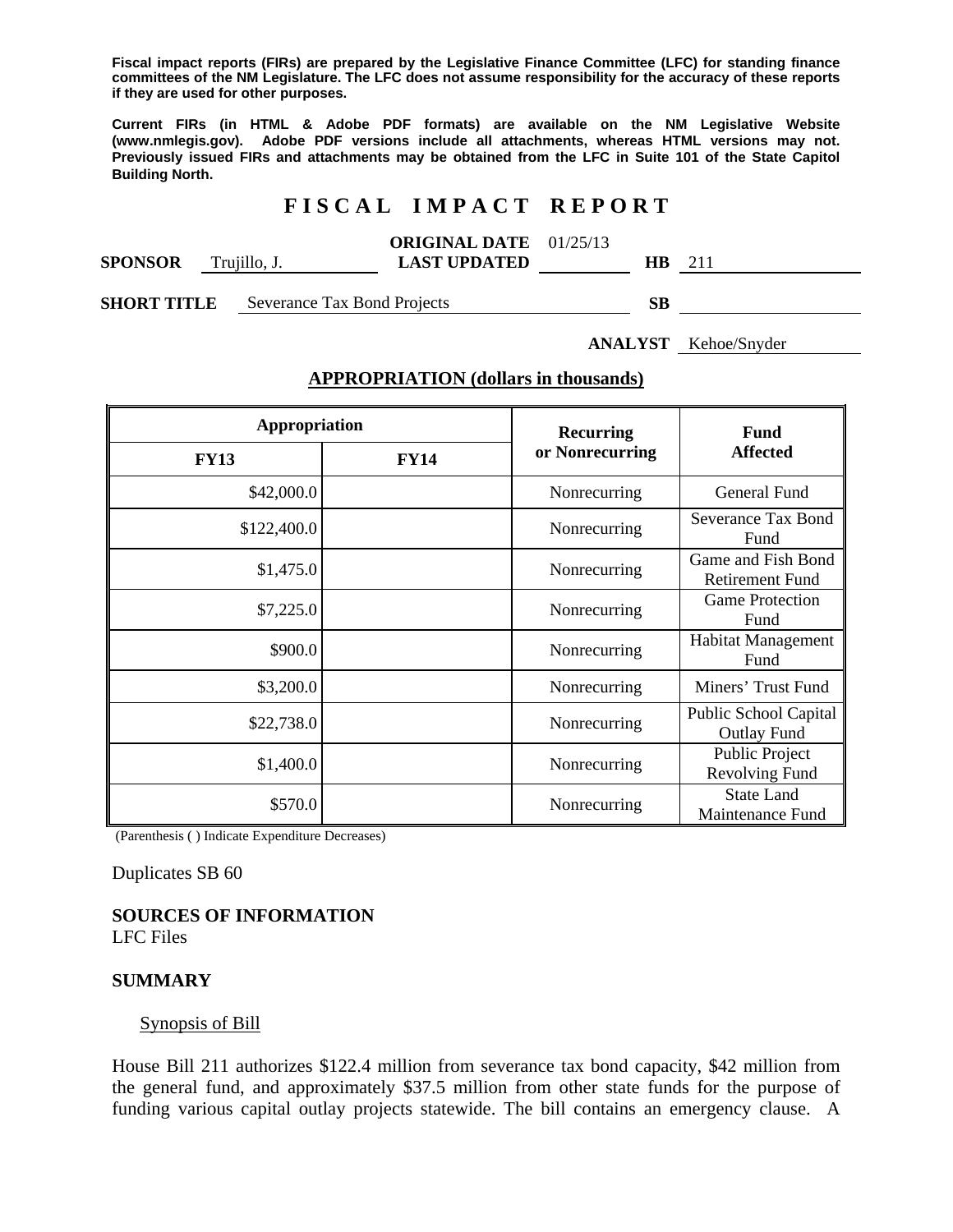#### **House Bill 211 – Page 2**

listing of the projects proposed for funding within this bill are attached or can be found in the Legislative Finance Committee Budget Document, Volume III.

# **FISCAL IMPLICATIONS**

The estimated severance tax bond (STB) net capacity in fiscal year 2013 is \$222.4 million after deducting amounts from the estimated senior STB gross capacity of \$332.8 million. Deductions are made for the following: \$43.9 million for authorized but unissued bonds; 10 percent of capacity equal to \$33.3 million for deposit into the water project fund; 5 percent of capacity equal to \$16.6 million for deposit into the tribal infrastructure project fund; and 5 percent of capacity equal to \$16.6 million for deposit into the colonias infrastructure project fund. Supplemental severance tax bond capacity dedicated for public school construction is approximately \$174.9 million.

Of the \$222.4 million STB capacity, \$100 million remains for policymaker decisions for other state or local project priorities. The bill proposes expending \$42 million is general funds, subject to decreasing or increasing the amount depending on the needs of the General Appropriation Act. The availability of additional nonrecurring general funds for capital outlay will largely depend on policymakers' decisions of special and supplemental funding and an agreement on the level of reserves.

The appropriations and authorization to expend funds in this bill are nonrecurring expenses to STB capacity, the general fund (GF), and other state funds (OSF). Any unexpended or unencumbered balance shall revert to the STB fund, GF, and the OSF. The only non-reverting fund within the bill is the public school capital outlay fund. The balance of appropriations made from the general fund or other state fund to the Indian Affairs Department or the Aging and Long-Term Services Department for a project located on lands of an Indian nation, tribe or pueblo shall revert to the tribal infrastructure project fund.

The OSF impacted includes the state land maintenance fund administered by the State Land Office; the public project revolving fund administered by the New Mexico Finance Authority; the game and fish bond retirement fund, game protection fund, and habitat management fund administered by the Department of Game and Fish; the Miners' Trust fund administered by the Miners' Colfax Medical Center; and the public school capital outlay fund administered by the Public School Capital Outlay Council. Except for appropriations to the capital program fund, money from STB proceeds and any other state funds contained in this bill may not be used to pay indirect project costs.

For the purposes in sections 1 and 2 of this bill, "unexpended balance" means the remainder of an appropriation after reserving for unpaid costs and expenses covered by binding written obligations to third parties. If an agency has not certified the readiness for STB proceeds by the end of fiscal year 2015, the authorization is void.

Unless otherwise specified, the unexpended balance from STB and GF proceeds and appropriations made from OSF will revert to the originating fund no later than the following dates: 1) for a project appropriated to match federal grants, six months after completion of the project; 2) for a project appropriated to purchase vehicles, including emergency vehicles and other vehicles requiring special equipment, heavy equipment, books, educational technology, or other equipment or furniture not related to a more inclusive construction or renovation project, at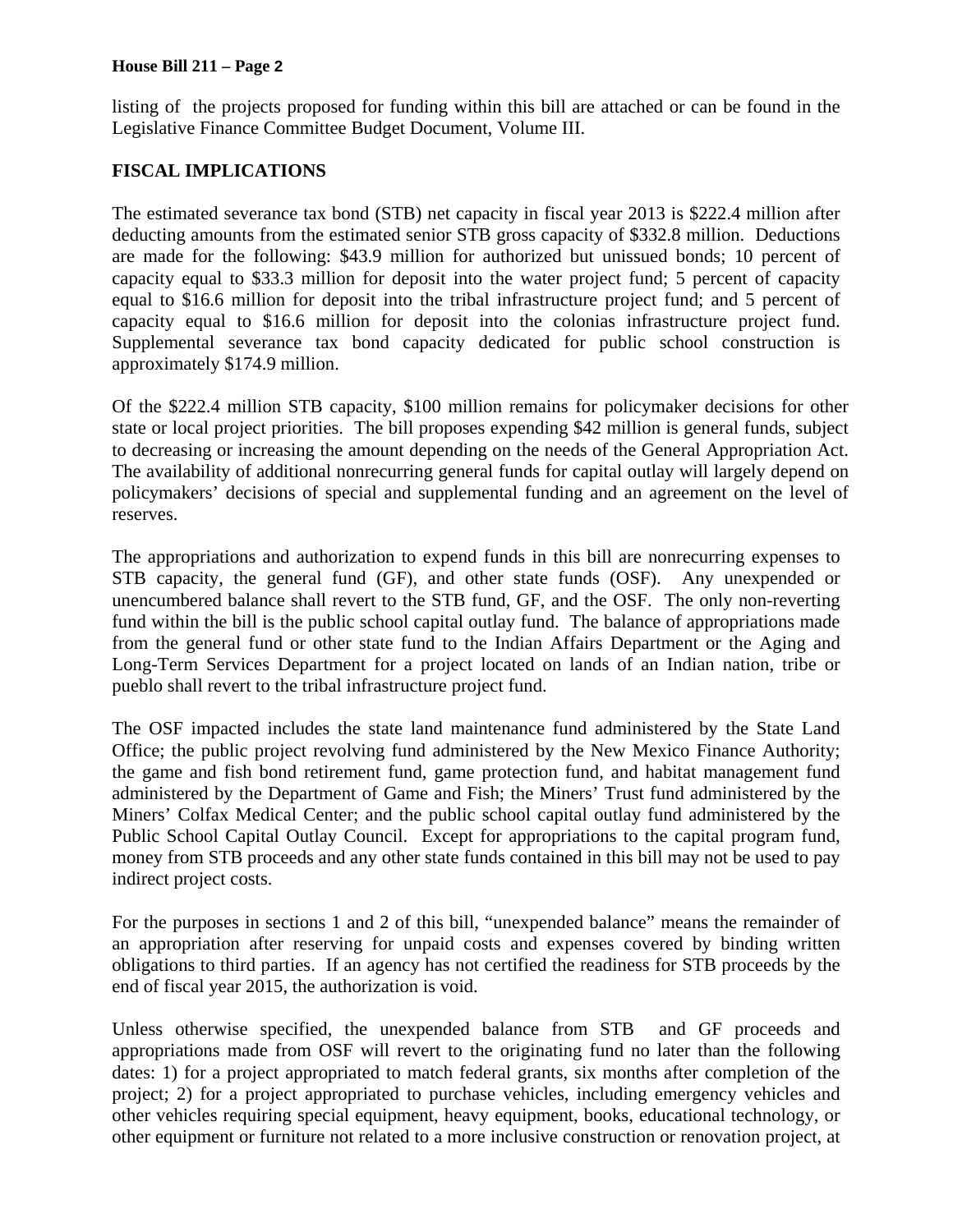### **House Bill 211 – Page 3**

the end of the fiscal year two years following the fiscal year in which the severance tax bonds were issued or an appropriation was made for the purchase; and 3) for any other project for which STB were issued or an appropriation was made, within six months of completion of the project, but no later than the end of fiscal year 2017.

In compliance with the Severance Tax Bonding Act, the State Board of Finance (BOF) is authorized to issue and sell STB in an amount not to exceed the total of the amounts appropriated in this bill. The BOF must also comply with the Internal Revenue Code of 1986, as amended. The agencies named in this bill shall certify to the BOF when the money from the proceeds of the severance tax bonds authorized in the bill is needed for the purposes specified in the applicable section of the bill. Before an agency certifies for issuance of the bonds, the project must be developed sufficiently so that the agency reasonably expects to: 1) incur within six months after the applicable bonds have been issued a substantial binding obligation to a third party to expend at least five percent of the bond proceeds for the project; and 2) spend at least eighty-five percent of the bond proceeds within three years after the applicable bonds have been issued.

Based on the certification of project readiness by grantees, the BOF authorizes the sale of bonds. The issuance of tax-exempt bonds for projects not ready to commence leaves the state open to noncompliance with the Internal Revenue Service Code. Failure to spend STB proceeds in a timely manner causes the state, under IRS regulations, to have to rebate interest earnings the state could otherwise use to reduce the cost of a project or to reduce debt service costs.

## **SIGNIFICANT ISSUES**

State agencies, higher education, special schools, and local entities are requesting over \$1.4 billion for capital outlay projects statewide in 2013, an amount much greater than the projected capacity. The Legislative Finance Committee staff developed the framework for the statewide capital projects contained in House Bill 211. Criteria developed by the LFC staff for funding consideration by the full Legislature includes site visits, review of infrastructure capital improvement plans, monthly meetings with major departments, and testimony at hearings held during the interim. Given the disparity between funding capacity and requests, the projects within the bill reflect the most critical projects impacting public health and safety and projects requiring additional funds to complete.

A majority of the statewide projects contained in the bill relate to infrastructure needs at stateowned facilities intended to address public health and safety, projects in progress, preservation of state-owned property value, and projects depending on federal match dollars to maximize state dollars. Executive agencies whose missions are tied to facility conditions such as hospitals, long-term care facilities, correctional and juvenile facilities, and public safety facilities face a multitude of issues due to substandard and aged facilities unable to meet fire and environmental code compliance.

In accordance with Section 6-4-1 NMSA 1978 and executive order 2012-023, the Department of Finance and Administration (DFA) and the Property Control Division of the General Services Department jointly prepared a process to identify and prioritize all state capital improvement projects. The projects proposed in this bill take into consideration the executive's criteria and priorities for state-owned facilities.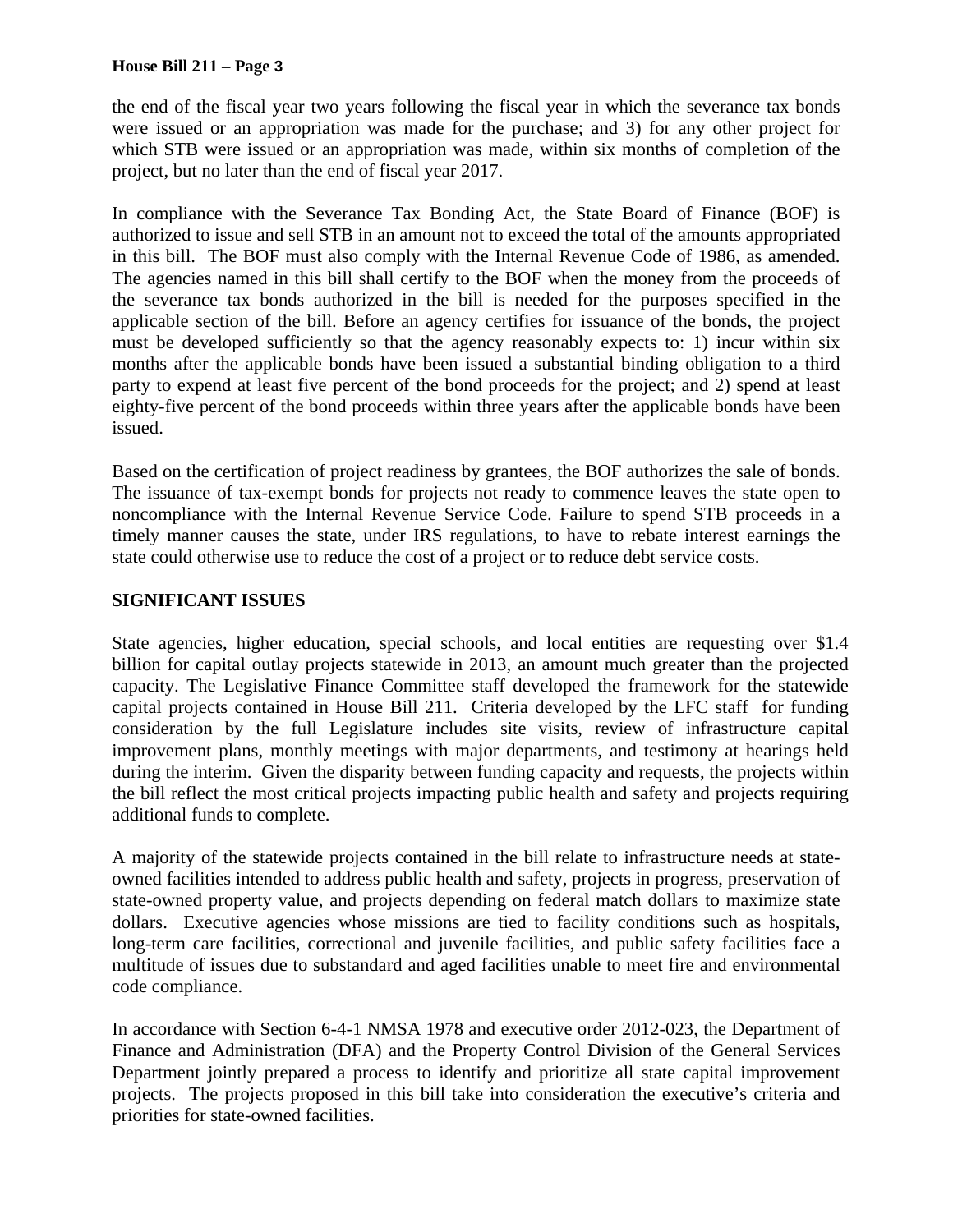### **House Bill 211 – Page 4**

A similar process has not been developed for establishing priorities to provide state aid for local projects. If the Legislature decides local projects will be funded, the executive encourages legislators to fund local projects prioritized in the Infrastructure Capital Improvement Plan (ICIP). Participation in the ICIP process, administered by the Local Government Division (LGD), is not statutorily required. According to the LGD, 304 political subdivisions, an increase of 23 percent over 2011, submitted ranked projects for the ICIP. The priorities ranked by political subdivisions can be found on the Department of Finance and Administration, Local Government Division website at http://nmdfa.state.nm.us/ICIP.aspx

# **ADMINISTRATIVE IMPLICATIONS**

The capital projects authorized within House Bill 211 are for facilities operated and maintained by state agencies. The funds for the projects would be administered by the state agencies and there would be minimum administrative impact to the agencies.

## **CONFLICT, DUPLICATION, COMPANIONSHIP, RELATIONSHIP**

House Bill 211 duplicates Senate Bill 60 in its entirety.

## **WHAT WILL BE THE CONSEQUENCES OF NOT ENACTING THIS BILL**

The failure of a capital bill in 2011, stop gap appropriations authorized during the 2011 special session, and limited coordination between the executive and legislators in 2012 has led to a fragmented disbursement of capital dollars. Effective use of the state's limited resources is paramount to serving its citizens. If the most critical projects contained in this bill are not authorized, facilities statewide will continue to deteriorate and be unsafe resulting in possible liability issues for the state.

LMK:SS/bm:svb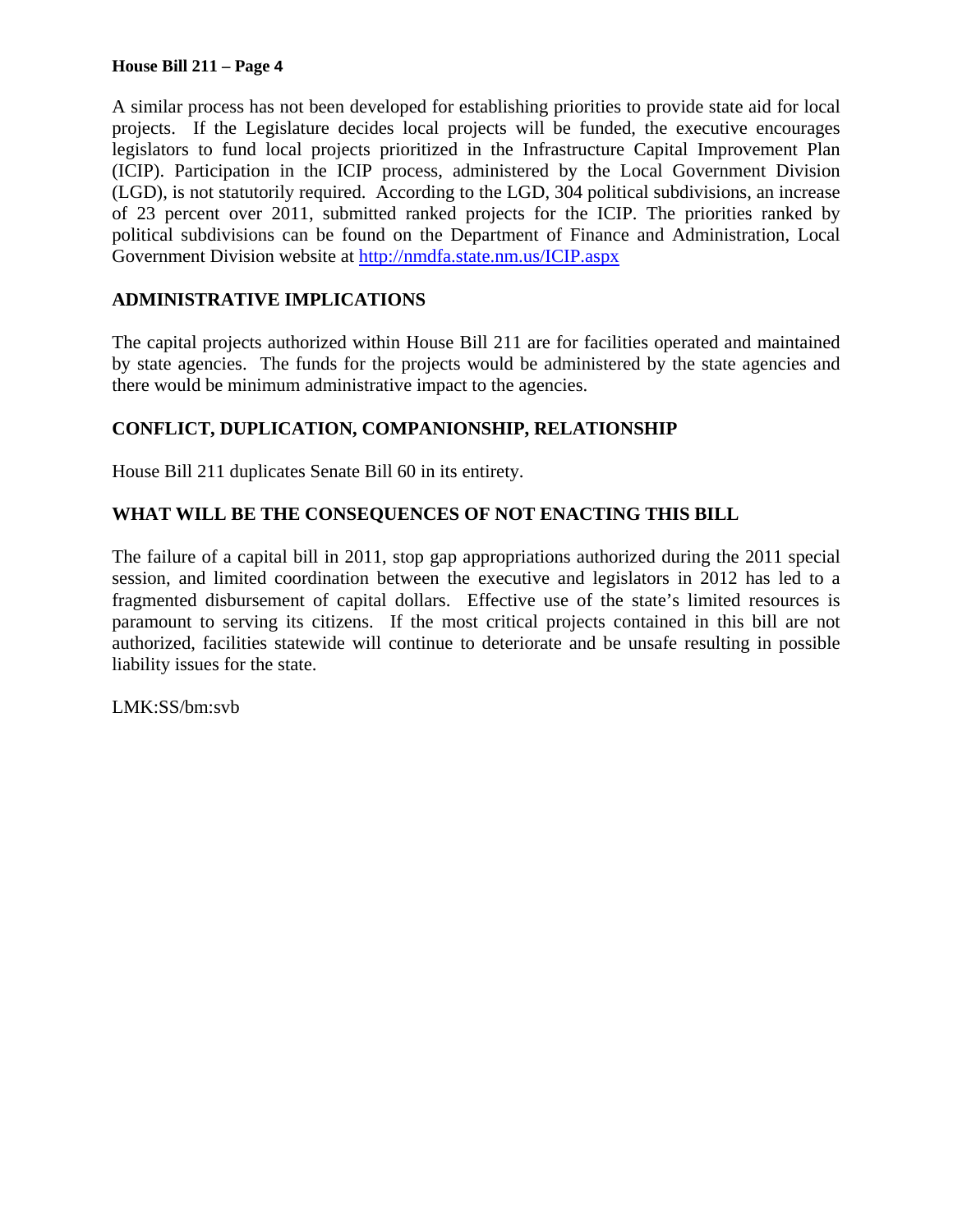|                | А                                                                         | B                                                     | $\mathsf{C}$                                                                    | D                                                                                   | E                                                                               | F                                                                                                                                                                                                                                                                                                                                             | G                 |
|----------------|---------------------------------------------------------------------------|-------------------------------------------------------|---------------------------------------------------------------------------------|-------------------------------------------------------------------------------------|---------------------------------------------------------------------------------|-----------------------------------------------------------------------------------------------------------------------------------------------------------------------------------------------------------------------------------------------------------------------------------------------------------------------------------------------|-------------------|
| $\mathbf{1}$   | <b>Sources</b>                                                            |                                                       |                                                                                 |                                                                                     |                                                                                 |                                                                                                                                                                                                                                                                                                                                               |                   |
| $\overline{2}$ | <b>Total "Potential" General Fund Use</b>                                 | \$<br>42,000,000                                      |                                                                                 |                                                                                     |                                                                                 |                                                                                                                                                                                                                                                                                                                                               |                   |
| 3              | <b>Total Severance Tax Bond Capacity</b>                                  | \$222,400,000                                         |                                                                                 |                                                                                     |                                                                                 |                                                                                                                                                                                                                                                                                                                                               |                   |
| $\overline{4}$ | <b>TOTAL CAPITAL CAPACITY FOR 2013</b>                                    | \$ 264,400,000                                        |                                                                                 |                                                                                     |                                                                                 |                                                                                                                                                                                                                                                                                                                                               |                   |
| 5              |                                                                           |                                                       |                                                                                 |                                                                                     |                                                                                 |                                                                                                                                                                                                                                                                                                                                               |                   |
| 6              | <b>Uses</b>                                                               | <b>Agency ICIP</b><br>Requests as of<br>November 2012 | <b>LFC Staff</b><br><b>Capital Outlay</b><br><b>Framework for</b><br><b>STB</b> | <b>LFC Staff</b><br><b>Capital Outlay</b><br><b>Framework for</b><br>"Potential" GF | <b>LFC Staff</b><br><b>Capital Outlay</b><br><b>Framework for</b><br><b>OSF</b> | <b>Description</b>                                                                                                                                                                                                                                                                                                                            | County            |
|                | <b>Administrative Offices of the Courts</b>                               |                                                       |                                                                                 |                                                                                     |                                                                                 |                                                                                                                                                                                                                                                                                                                                               |                   |
|                | 8 Security and Safety Enhancements                                        | 1,393,900<br>\$                                       |                                                                                 | \$1,393,900                                                                         |                                                                                 | To purchase and install furniture, security, and other equipment, including<br>infrastructure improvements for magistrate courts and judicial district<br>courts statewide.                                                                                                                                                                   | Statewide         |
|                | 9 Aging and Long-Term Services Department                                 |                                                       |                                                                                 |                                                                                     |                                                                                 |                                                                                                                                                                                                                                                                                                                                               |                   |
|                | 10 Renovations and Alterations for Code Compliance                        | \$<br>$1,830,000$ \ \$                                | 1,830,000                                                                       |                                                                                     |                                                                                 | For renovations and alterations to address "critical" code compliance,<br>health and safety issues. (See attached list for recommendations).                                                                                                                                                                                                  | Statewide         |
|                | 11 Vehicles                                                               | \$<br>4,523,263                                       |                                                                                 | \$<br>4,523,263                                                                     |                                                                                 | To purchase and equip specialized handicap accessible vans, 12-<br>passenger vans, special equipped "hot shot" vehicles for food delivery,<br>and walk-on vans. (Critical = $$2,538,742$ ; Critical/High = $$1,040,000$ ; High<br>$= $944,521$ ).                                                                                             | Statewide         |
|                | 12 Meals Equipment                                                        | \$<br>784,892                                         |                                                                                 | \$<br>784,892                                                                       |                                                                                 | To purchase and install meals equipment for senior citizen facilities<br>statewide.                                                                                                                                                                                                                                                           | Statewide         |
|                | 13 Renovations and Alterations - Other Projects                           | \$<br>$1,354,000$   \$                                | 1,354,000                                                                       |                                                                                     |                                                                                 | For renovations and alterations to address "critical" health and safety<br>issues.                                                                                                                                                                                                                                                            | Statewide         |
|                | 14 Other Equipment                                                        | \$<br>454,547                                         |                                                                                 | \$<br>454,547                                                                       |                                                                                 | To purchase and install other equipment for senior citizen facilities<br>statewide.                                                                                                                                                                                                                                                           | Statewide         |
|                | 15 Bernalillo County Metropolitan Court                                   |                                                       |                                                                                 |                                                                                     |                                                                                 |                                                                                                                                                                                                                                                                                                                                               |                   |
|                | 16 4th Floor Restrooms/Egress Access                                      | \$<br>988,167                                         | 990,000<br>l \$                                                                 |                                                                                     |                                                                                 | To plan, design, and construct public restroom facilities and provide<br>egress access on the fourth floor of courthouse.                                                                                                                                                                                                                     | Bernalillo        |
|                | 17 Border Authority                                                       |                                                       |                                                                                 |                                                                                     |                                                                                 |                                                                                                                                                                                                                                                                                                                                               |                   |
|                | 18 Commercial Lane at Santa Teresa Port of Entry                          | \$<br>350,000                                         | 350,000<br><b>S</b>                                                             |                                                                                     |                                                                                 | To construct a commercial lane and related infrastructure on the<br>southbound road to avoid congestion and back-up of commercial export<br>vehicles.                                                                                                                                                                                         | Dona Ana          |
|                | 19 Street Improvements and Drainage in Columbus                           | \$<br>300,000                                         | 300,000<br>l \$                                                                 |                                                                                     |                                                                                 | For improvements to existing streets in Columbus in the vicinity of the<br>port of entry.                                                                                                                                                                                                                                                     | Luna              |
|                | 20 Children, Youth and Families Department                                |                                                       |                                                                                 |                                                                                     |                                                                                 |                                                                                                                                                                                                                                                                                                                                               |                   |
| 21             | Youth Diagnostic Development Center (YDDC)<br>Infrastructure Improvements | \$                                                    | $2,082,000$ \$ 2,000,000                                                        |                                                                                     |                                                                                 | To plan, design, construct, furnish, and equip infrastructure improvements<br>to existing YDDC facilities in support of Cambiar objectives, including<br>ADA compliance, accessibility, security, and a centralized waste removal<br>station. (Infrastructure = $$1.3$ million; ADA Compliance = $$530,000$ ;<br>Waste Removal = $$250,000$ ) | Bernalillo        |
| 22             | <b>Commission of Public Records</b>                                       |                                                       |                                                                                 |                                                                                     |                                                                                 |                                                                                                                                                                                                                                                                                                                                               |                   |
|                | 23 Albuquerque Facility - Storage Capacity Improvements                   | \$<br>600.000                                         |                                                                                 | \$<br>600.000                                                                       |                                                                                 | To purchase and install specialized shelving for storage of public records<br>to maximize space and efficiency at facility located in Albuquerque.                                                                                                                                                                                            | <b>Bernalillo</b> |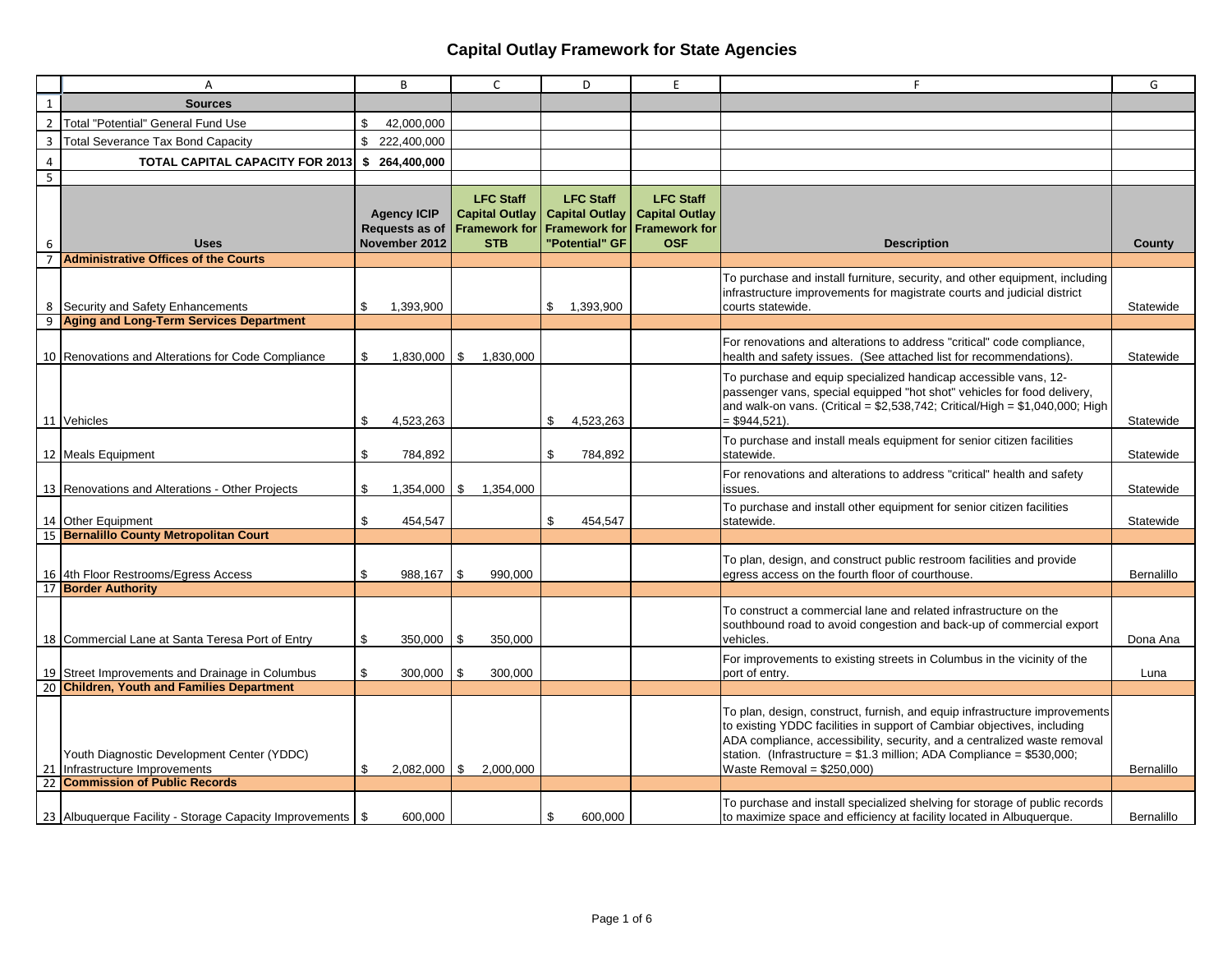|    | A                                                                                   | B                                                            | $\mathsf{C}$                                                                    | D                                                                                   | E                                                                               | F                                                                                                                                                                                                                                                                                                                               | G                                                                                            |
|----|-------------------------------------------------------------------------------------|--------------------------------------------------------------|---------------------------------------------------------------------------------|-------------------------------------------------------------------------------------|---------------------------------------------------------------------------------|---------------------------------------------------------------------------------------------------------------------------------------------------------------------------------------------------------------------------------------------------------------------------------------------------------------------------------|----------------------------------------------------------------------------------------------|
| 6  | <b>Uses</b>                                                                         | <b>Agency ICIP</b><br><b>Requests as of</b><br>November 2012 | <b>LFC Staff</b><br><b>Capital Outlay</b><br><b>Framework for</b><br><b>STB</b> | <b>LFC Staff</b><br><b>Capital Outlay</b><br><b>Framework for</b><br>"Potential" GF | <b>LFC Staff</b><br><b>Capital Outlay</b><br><b>Framework for</b><br><b>OSF</b> | <b>Description</b>                                                                                                                                                                                                                                                                                                              | County                                                                                       |
|    | 24 Corrections Department                                                           |                                                              |                                                                                 |                                                                                     |                                                                                 |                                                                                                                                                                                                                                                                                                                                 |                                                                                              |
|    | 25 Statewide Facility Maintenance & Repair                                          | 11,700,000 \$<br>S.                                          | 6,000,000                                                                       |                                                                                     |                                                                                 | To correct potential safety hazards, intermittent operational interruptions,<br>or rapid facility deterioration.                                                                                                                                                                                                                | Chaves.<br>Cibola, Colfax,<br>Dona Ana,<br>Santa Fe.<br>Valencia                             |
|    | 26 CNMCF, and WNMCF HVAC Upgrades                                                   | \$<br>$4,800,000$ \ \$                                       | 4,800,000                                                                       |                                                                                     |                                                                                 | To complete heating, ventilation, and air conditioning system upgrades at<br>Central New Mexico Correctional Facility and at Western New Mexico<br>Correctional Facilities.                                                                                                                                                     | Cibola,<br>Valencia                                                                          |
|    | 27 WNMCF Drainage and Erosion Control                                               | \$<br>1,400,000                                              |                                                                                 | \$<br>1,400,000                                                                     |                                                                                 | To plan and design water/wastewater drainage and erosion control at<br><b>Western New Mexico Correctional Facilities.</b>                                                                                                                                                                                                       | Cibola                                                                                       |
|    | 28 Security Upgrades Statewide                                                      | 6,900,000<br>\$                                              |                                                                                 | 2,700,000<br>\$                                                                     |                                                                                 | For security upgrades at Central New Mexico Correctional Facility and<br>Honor Farm, and Penitentiary of New Mexico. (Security upgrades at all<br>correctional facilities would require \$60.5 million).                                                                                                                        | Santa Fe,<br>Valencia                                                                        |
|    | 29 Cultural Affairs Department                                                      |                                                              |                                                                                 |                                                                                     |                                                                                 |                                                                                                                                                                                                                                                                                                                                 |                                                                                              |
|    | 30 Cultural Assets - Repairs and Maintenance                                        | \$                                                           | $10,353,000$   \$ 5,000,000                                                     |                                                                                     |                                                                                 | For critical repairs, upgrades, and renovations at museums and<br>monuments statewide.                                                                                                                                                                                                                                          | Bernalillo, De<br>Baca, Dona<br>Ana, Lincoln,<br>Otero,<br>Sandoval,<br>Santa Fe,<br>Socorro |
|    | Cultural Facilities - Completion, Equipment, Planning,<br>31 and Exhibits           | $\mathfrak{L}$<br>7,185,000 \$                               | 7.000.000                                                                       |                                                                                     |                                                                                 | For project completion and to purchase equipment for museum facilities<br>and state monuments statewide, and for development of a master plan<br>and for design for Santa Fe facilities. (Completion = \$3.2 million;<br>Equipment = \$2.5 million; Exhibits = \$1 million; Master Plan for Santa Fe<br>Museums = \$300,000)    | Bernalillo, De<br>Baca, Dona<br>Ana, Lincoln,<br>Otero.<br>Sandoval,<br>Santa Fe,<br>Socorro |
| 32 | <b>Cumbres &amp; Toltec Scenic Railroad Commission</b>                              |                                                              |                                                                                 |                                                                                     |                                                                                 |                                                                                                                                                                                                                                                                                                                                 |                                                                                              |
|    | Track and Locomotive Boiler Rehabilitation, Passenger<br>33 Car Upgrades            | \$<br>$1,700,000$ \$                                         | 850,000                                                                         |                                                                                     |                                                                                 | For track and locomotive upgrades and rehabilitation needed to comply<br>with Federal Railroad Administration standards, and for upgrades,<br>improvements, and rehabilitation of the passenger car fleet. Boiler Rehab<br>$= $500,000$ ; Passenger Car = \$500,000; Track Rehab = \$700,000.<br>(Colorado will fund \$850.000) | Rio Arriba                                                                                   |
|    | 34 Chama Depot Multi-Use Conversion & Stabilization<br>35 Department of Agriculture | \$<br>400,000 \$                                             | 200,000                                                                         |                                                                                     |                                                                                 | To renovate and upgrade the interior of the Chama depot to maximize the<br>use and efficiency of the available space.                                                                                                                                                                                                           | Rio Arriba                                                                                   |
|    | NM Department of Agriculture - Veterinary Diagnostics                               |                                                              |                                                                                 |                                                                                     |                                                                                 | To purchase and install a tissue digester to dispose of carcass and other                                                                                                                                                                                                                                                       |                                                                                              |
|    | 36 Services                                                                         | 2,669,436<br>\$                                              |                                                                                 | 2.600.000<br>\$                                                                     |                                                                                 | high risk infectious disease materials.                                                                                                                                                                                                                                                                                         | <b>Bernalillo</b>                                                                            |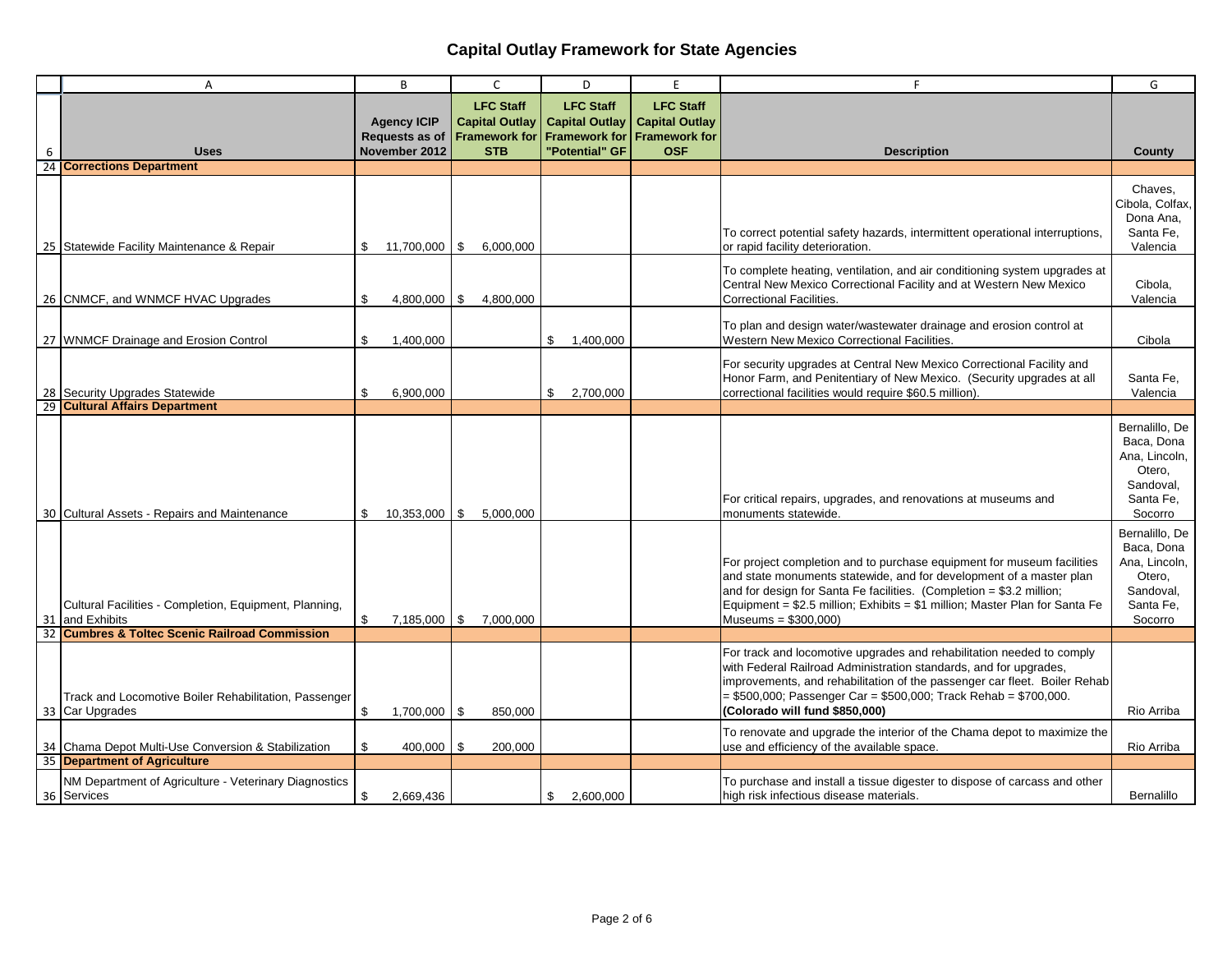|    | Α                                                                                                       | B                                                     | $\mathsf{C}$                                                                    | D                                                                                   | E                                                                               | F                                                                                                                                                                                                                                                                                                                                                                                   | G                                                        |
|----|---------------------------------------------------------------------------------------------------------|-------------------------------------------------------|---------------------------------------------------------------------------------|-------------------------------------------------------------------------------------|---------------------------------------------------------------------------------|-------------------------------------------------------------------------------------------------------------------------------------------------------------------------------------------------------------------------------------------------------------------------------------------------------------------------------------------------------------------------------------|----------------------------------------------------------|
| 6  | <b>Uses</b>                                                                                             | <b>Agency ICIP</b><br>Requests as of<br>November 2012 | <b>LFC Staff</b><br><b>Capital Outlay</b><br><b>Framework for</b><br><b>STB</b> | <b>LFC Staff</b><br><b>Capital Outlay</b><br><b>Framework for</b><br>"Potential" GF | <b>LFC Staff</b><br><b>Capital Outlay</b><br><b>Framework for</b><br><b>OSF</b> | <b>Description</b>                                                                                                                                                                                                                                                                                                                                                                  | County                                                   |
|    | 37 Department of Health                                                                                 |                                                       |                                                                                 |                                                                                     |                                                                                 |                                                                                                                                                                                                                                                                                                                                                                                     |                                                          |
|    | Patient Health and Safety - NMBHI, NMSVH,<br>38 Sequoyah, Los Lunas, and Fort Bayard Medical Center \$  | $5,959,853$ \$                                        | 4,500,000                                                                       |                                                                                     |                                                                                 | For patient health and safety upgrades at the New Mexico Behavioral<br>Health Institute in Las Vegas, New Mexico State Veterans' Home in T or<br>C, Sequoyah facility in Albuquerque, and Los Lunas facility; and for<br>renovation and upgrades to isolation rooms, kitchen, laundry, and<br>heating, ventilation, and air conditioning upgrades at Fort Bayard Medical<br>Center. | Bernalillo,<br>Grant, San<br>Miguel, Sierra,<br>Valencia |
|    | 39 NMBHI in Las Vegas - Meadows Phase 2 Completion \ \ \$                                               | 900,000                                               |                                                                                 | \$<br>900,000                                                                       |                                                                                 | To purchase furniture, fixtures, and equipment to complete phase 2 of<br>the new Meadows building at New Mexico Behavioral Health Institute in<br>Las Vegas.                                                                                                                                                                                                                        | San Miguel                                               |
|    | Renovation & Construction - Meadows Phase 3 in Las<br>40 Vegas                                          | 25,680,513 \$<br>\$                                   | 2,500,000                                                                       |                                                                                     |                                                                                 | For demolition of old Meadows building, rerouting of utilities, excavation<br>and other site improvements in preparation for phase 3 of the Meadows<br>building at New Mexico Behavioral Health Institute in Las Vegas.                                                                                                                                                             | San Miguel                                               |
|    | 41 Scientific Laboratory Division - Equipment                                                           | \$<br>450,000                                         |                                                                                 | \$<br>450,000                                                                       |                                                                                 | To purchase, install, and recalibration of scientific and analytical<br>equipment for use by the Scientific Laboratory Division.                                                                                                                                                                                                                                                    | Bernalillo                                               |
|    | 42 Facility Upgrades - NMBHI, NMSVH, Sequoyah                                                           | 11,391,797   \$<br>S.                                 | 5.000.000                                                                       |                                                                                     |                                                                                 | For facility upgrades at the New Mexico Behavioral Health Institute in Las<br>Vegas, New Mexico State Veterans' Home in T or C, and Sequoyah<br>facility in Albuquerque.                                                                                                                                                                                                            | Bernalillo, San<br>Miguel, Sierra                        |
|    | 43 Analysis, Planning and Design Fees at NMBHI                                                          | \$<br>1,407,625                                       |                                                                                 | \$<br>800,000                                                                       |                                                                                 | For analysis and planning, including design for forensic unit, campus site<br>improvements, and other water infrastructure studies and assessments at<br>New Mexico Behavioral Health Institute in Las Vegas.                                                                                                                                                                       | San Miguel                                               |
| 44 | <b>Department of Homeland Security</b>                                                                  |                                                       |                                                                                 |                                                                                     |                                                                                 |                                                                                                                                                                                                                                                                                                                                                                                     |                                                          |
|    | 45 Door Access Cameras                                                                                  | \$<br>20,000                                          |                                                                                 | \$<br>20,000                                                                        |                                                                                 | For purchase and installation of security cameras to provide safety to<br>exterior doors and parking lot.                                                                                                                                                                                                                                                                           | Santa Fe                                                 |
|    | 46 Carpet and Tile Replacement<br>47 Department of Military Affairs                                     | 100,000<br>\$.                                        |                                                                                 | \$<br>100,000                                                                       |                                                                                 | To restore flooring, including replacement of carpet and tile.                                                                                                                                                                                                                                                                                                                      | Santa Fe                                                 |
|    | 48 Statewide Energy/Maintenance/Modernization                                                           | \$<br>1,000,000                                       | $\$\,$ 1,000,000                                                                |                                                                                     |                                                                                 | To correct infrastructure deficiencies at facilities statewide and staging<br>areas, including energy efficient systems. (50% federal matching<br>available for some upgrades and repairs to HVAC systems, boilers, water<br>heaters, and roof repairs/replacements).                                                                                                               | Statewide                                                |
|    | Las Cruces Readiness Center Addition/Alteration -<br>49 Planning Only<br>50 Department of Public Safety | \$<br>200,000                                         |                                                                                 | \$<br>200,000                                                                       |                                                                                 | To plan an addition or renovation of the Las Cruces readiness center.<br>Federal funds will pay 75% for design (\$600,000) and state share will pay<br>25% (\$200,000); agency will request \$2.2 million for construction in 2014<br>to match federal funds of \$6.6 million.                                                                                                      | Dona Ana                                                 |
|    |                                                                                                         |                                                       |                                                                                 |                                                                                     |                                                                                 |                                                                                                                                                                                                                                                                                                                                                                                     |                                                          |
|    | 51 Plan and Design Four DPS Critical Facilities Statewide   \$                                          | 675,000                                               |                                                                                 | \$<br>375,000                                                                       |                                                                                 | To plan and assess location and need for replacement of Chama State<br>Police district office, the State Crime Laboratory, and the San Jon and<br>Oro Grande Ports of Entry.                                                                                                                                                                                                        | Otero, Quay,<br>Rio Arriba,<br>Santa Fe                  |
|    | 52 Las Vegas State Police District Office                                                               | \$<br>811,000 \$                                      | 811,000                                                                         |                                                                                     |                                                                                 | To complete construction of the Las Vegas State Police district office,<br>including a secondary access road and equipment for safe and secure<br>facility operations.                                                                                                                                                                                                              | San Miguel                                               |
|    | 53 Law Enforcement Academy Dormitories                                                                  | \$<br>600,000 \$                                      | 600,000                                                                         |                                                                                     |                                                                                 | To complete renovation of the Law Enforcement Academy dormitory (built<br>in 1969), including fire suppression, and heating, ventilation, and air<br>conditioning upgrades.                                                                                                                                                                                                         | Santa Fe                                                 |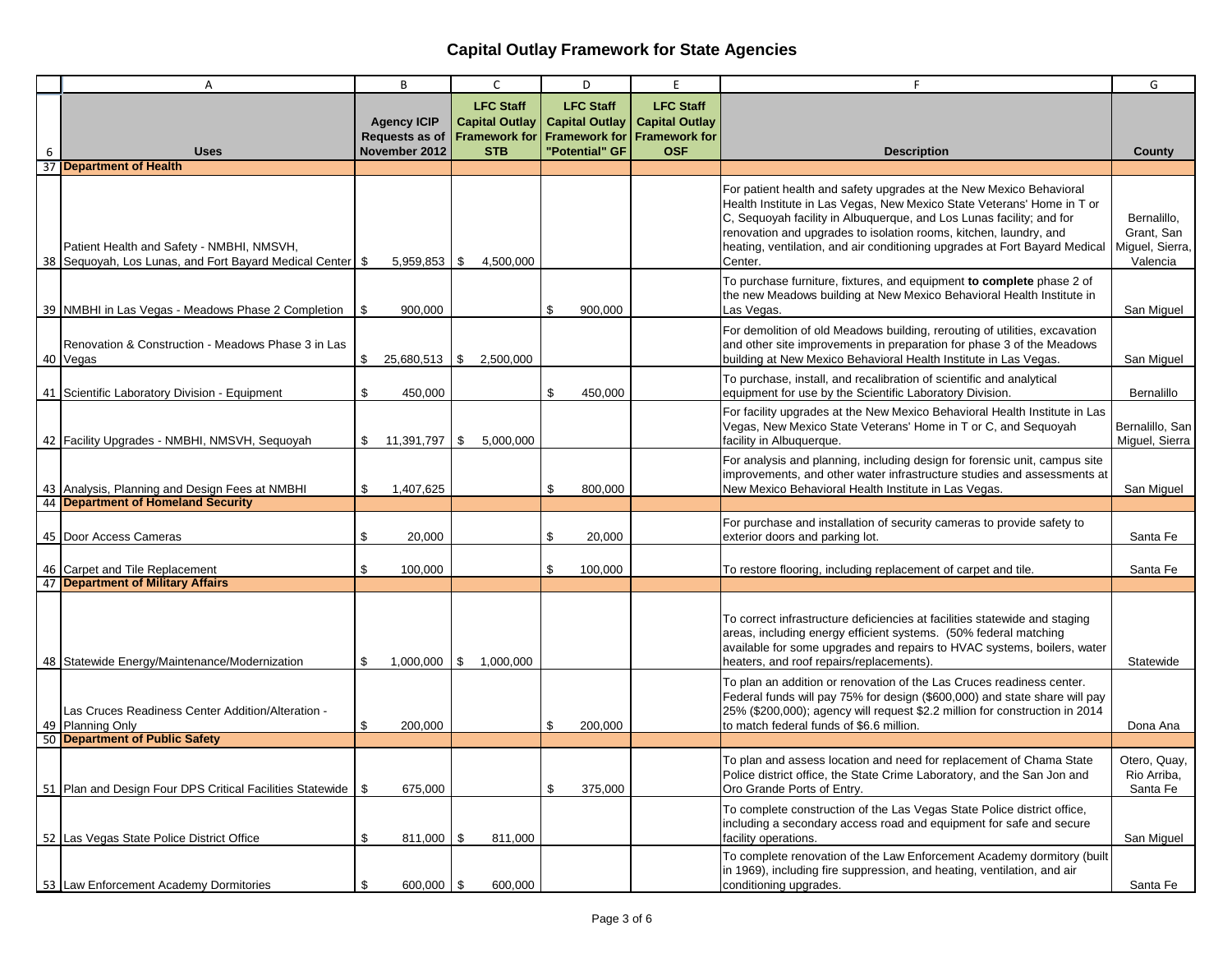|    | Α                                                                                       |                | B                                                            | $\mathsf{C}$<br>D                                                               |                                                                                     | E                                                                               | F                                                                                                                                                                                                                                                                                                                                                              | G                                                                   |
|----|-----------------------------------------------------------------------------------------|----------------|--------------------------------------------------------------|---------------------------------------------------------------------------------|-------------------------------------------------------------------------------------|---------------------------------------------------------------------------------|----------------------------------------------------------------------------------------------------------------------------------------------------------------------------------------------------------------------------------------------------------------------------------------------------------------------------------------------------------------|---------------------------------------------------------------------|
| 6  | <b>Uses</b>                                                                             |                | <b>Agency ICIP</b><br><b>Requests as of</b><br>November 2012 | <b>LFC Staff</b><br><b>Capital Outlay</b><br><b>Framework for</b><br><b>STB</b> | <b>LFC Staff</b><br><b>Capital Outlay</b><br><b>Framework for</b><br>"Potential" GF | <b>LFC Staff</b><br><b>Capital Outlay</b><br><b>Framework for</b><br><b>OSF</b> | <b>Description</b>                                                                                                                                                                                                                                                                                                                                             | County                                                              |
|    | 54 Espanola State Police District Office                                                | \$             | $3,520,000$   \$                                             | 3,520,000                                                                       |                                                                                     |                                                                                 | To complete renovation and construction of the State Police district office<br>in Espanola.                                                                                                                                                                                                                                                                    | Rio Arriba                                                          |
|    | 55 Economic Development Department                                                      |                |                                                              |                                                                                 |                                                                                     |                                                                                 |                                                                                                                                                                                                                                                                                                                                                                |                                                                     |
|    | 56 Mainstreet Capital Outlay Fund                                                       | \$             | 2,000,000                                                    |                                                                                 | \$1,500,000                                                                         |                                                                                 | For infrastructure projects in designated downtown mainstreet districts<br>statewide.                                                                                                                                                                                                                                                                          | Statewide                                                           |
|    | 57 Energy, Minerals & Natural Resources Department                                      |                |                                                              |                                                                                 |                                                                                     |                                                                                 |                                                                                                                                                                                                                                                                                                                                                                |                                                                     |
|    | 58 Hazardous Fuels Mitigation & Fire Protection                                         | \$             |                                                              |                                                                                 | $5,000,000$   \$ 3,000,000   \$ 1,000,000                                           |                                                                                 | To conduct wildfire mitigation at the urban forest interface (\$3 million) and<br>to purchase and equip wildland fire trucks (10) and equipment (\$1 million)<br>for communities at risk. (Funding is to match and leverage federal<br>funding that is required to be used to implement and support projects<br>specifically designed for areas at high risk). | Statewide                                                           |
|    | 59 Statewide Park Restoration                                                           | \$             | 4,000,000                                                    | \$ 2,000,000                                                                    |                                                                                     |                                                                                 | For infrastructure improvements at state-owned parks statewide. Funds<br>will match federal dollars in order to address critical infrastructure issues<br>and renovate problematic facilities that require high levels of routine<br>maintenance.                                                                                                              | Statewide                                                           |
|    | 60 State Park Law Enforcement & Forestry Vehicles<br><b>General Services Department</b> | \$             | 500,000                                                      |                                                                                 | 500,000<br>\$                                                                       |                                                                                 | For purchase of vehicles, including installation of specialized equipment,<br>for the State Parks and Forestry Divisions, and for use toward federal<br>match for law enforcement grants.                                                                                                                                                                      | Statewide                                                           |
| 61 |                                                                                         |                |                                                              |                                                                                 |                                                                                     |                                                                                 |                                                                                                                                                                                                                                                                                                                                                                |                                                                     |
| 62 | Property Control Division (PCD) - Statewide Facility<br>Repairs                         | \$             | $10,000,000$ \$                                              | 8,000,000                                                                       |                                                                                     |                                                                                 | For renovations and infrastructure upgrades of state facilities under<br>Property Control Division jurisdiction statewide.                                                                                                                                                                                                                                     | Statewide                                                           |
|    | 63 NM Scientific Lab Building Modification                                              | \$             |                                                              | $3,121,000$ \$ 3,000,000                                                        |                                                                                     |                                                                                 | For building repairs and ventilation modifications of the state science<br>laboratory located in Albuquerque. Modifications are needed to ensure<br>the safety of the public, safety of the employees, and proper functioning<br>of the lab equipment.                                                                                                         | Bernalillo                                                          |
|    | 64 Statewide Demolition/Decommissioning/Consolidation                                   | \$             | $4,000,000$ \$                                               | 4.000.000                                                                       |                                                                                     |                                                                                 | To decommission, abolish, and for abatement of the old rehabilitation<br>center in Roswell, a building located at the old Ft. Bayard Medical Center,<br>and other unusable facilities under the jurisdiction of the Property Control<br>Division.                                                                                                              | Chaves,<br>Grant,<br>Valencia                                       |
|    | 65 Statewide Planning/Assessment/Pre-Design                                             | $\mathfrak{L}$ | 2.000.000                                                    |                                                                                 | 1,950,000<br>\$                                                                     |                                                                                 | To assess and develop pre-designs for state facilities under the<br>jurisdiction of the Property Control Division. The assessment will<br>determine the most cost effective use of state-owned buildings.                                                                                                                                                      | Statewide                                                           |
|    | 66 Facility Master Planning<br>67 New Mexico State Fair                                 | \$             | 1,650,000                                                    |                                                                                 | 1,650,000<br>\$                                                                     |                                                                                 | To develop master plans for facilities on the campuses of the Corrections<br>Department (\$400,000); Department of Health (\$530,000), Department of<br>Public Safety (\$300,000), and the Human Services Department<br>(\$420,000).                                                                                                                           | Statewide<br>(Corrections,<br>DOH, DPS, &<br><b>HSD Facilities)</b> |
|    | 68 Deferred Maintenance/Improvements/Upkeep                                             | \$             | $4.925.450$ \$                                               | 3.000.000                                                                       |                                                                                     |                                                                                 | To plan, design, and construct infrastructure improvements to facilities<br>throughout the campus. (EPA Remediation = $$750,000$ ; Sewer Upgrade<br>$= $1$ million; Electrical Upgrade $= $1,250,000$ ; Tingley Air Handler $=$<br>\$150,000).                                                                                                                 | Bernalillo                                                          |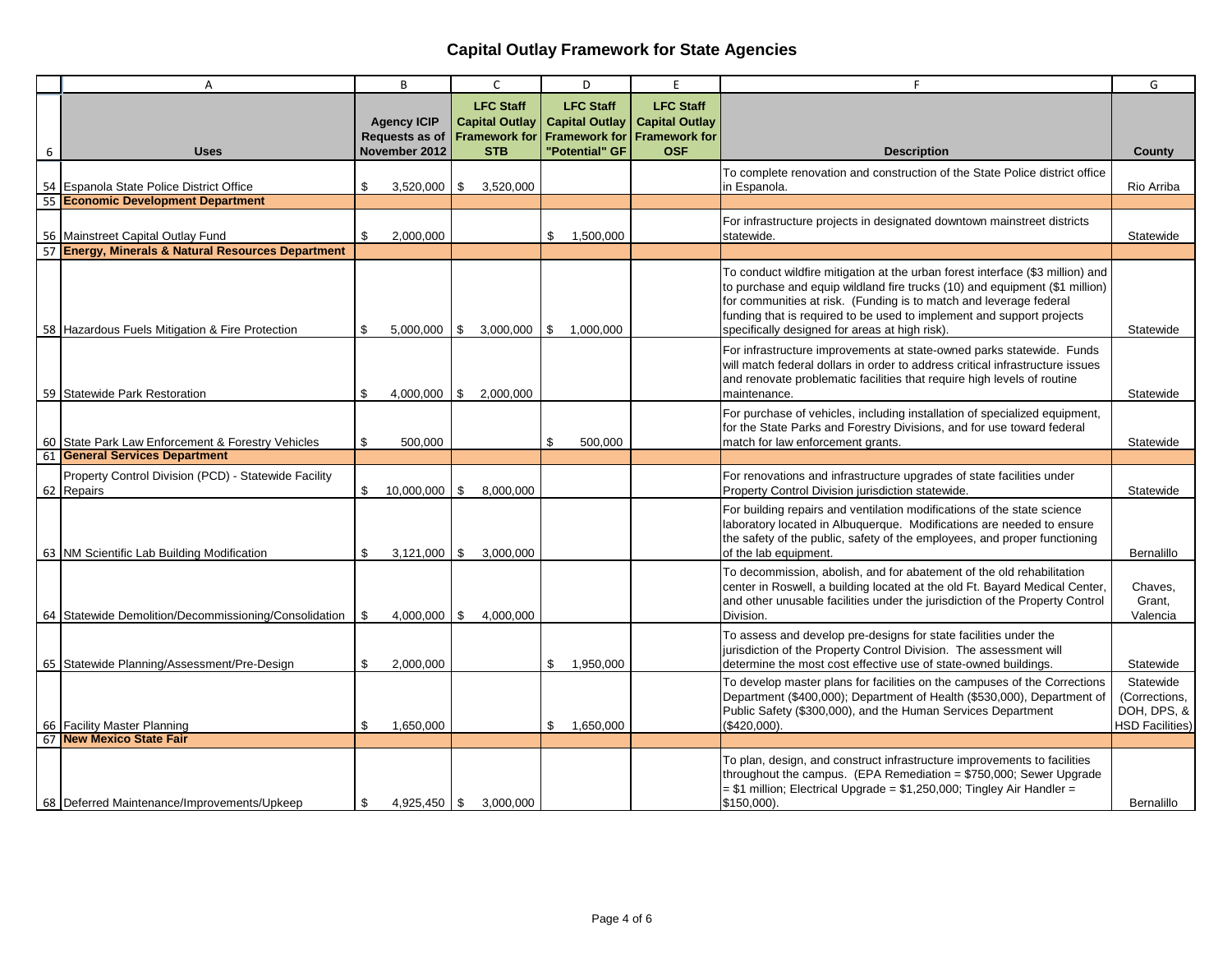|          | A                                                                                                                                    |     | B                                                            | C                                                                                         |              | D                                                          | E                                                                               | F                                                                                                                                                                                                                                                                                                                                                                                                    | G                              |
|----------|--------------------------------------------------------------------------------------------------------------------------------------|-----|--------------------------------------------------------------|-------------------------------------------------------------------------------------------|--------------|------------------------------------------------------------|---------------------------------------------------------------------------------|------------------------------------------------------------------------------------------------------------------------------------------------------------------------------------------------------------------------------------------------------------------------------------------------------------------------------------------------------------------------------------------------------|--------------------------------|
| 6        | <b>Uses</b>                                                                                                                          |     | <b>Agency ICIP</b><br><b>Requests as of</b><br>November 2012 | <b>LFC Staff</b><br>Capital Outlay   Capital Outlay<br><b>Framework for</b><br><b>STB</b> |              | <b>LFC Staff</b><br><b>Framework for</b><br>"Potential" GF | <b>LFC Staff</b><br><b>Capital Outlay</b><br><b>Framework for</b><br><b>OSF</b> | <b>Description</b>                                                                                                                                                                                                                                                                                                                                                                                   | County                         |
|          | 69 Public Education Department                                                                                                       |     |                                                              |                                                                                           |              |                                                            |                                                                                 |                                                                                                                                                                                                                                                                                                                                                                                                      |                                |
|          | 70 School Bus Replacement                                                                                                            | \$  | 20,145,000                                                   |                                                                                           |              | \$7,000,000                                                |                                                                                 | To replace state-owned buses with high mileage, pursuant to 22.8.7,<br>NMSA 1978. Funding will replace 117 buses (\$85,000 per bus). PED<br>reports a backlog of 136 buses (\$11.6 million) plus an additional 101<br>buses scheduled for replacement in FY14 (\$8.5 million). Recommend<br>additional \$3 million funded from public school capital outlay fund<br>(see Other State Fund requests). | Statewide                      |
| 71       | <b>Spaceport Authority</b>                                                                                                           |     |                                                              |                                                                                           |              |                                                            |                                                                                 |                                                                                                                                                                                                                                                                                                                                                                                                      |                                |
| 72       | South Access Road from Dona Ana                                                                                                      | \$  | 3.000.000                                                    |                                                                                           | \$           | 3.000.000                                                  |                                                                                 | To complete Spaceport America southern access road, including<br>easement and right-of-way, archaeological studies, and to complete<br>construction of road. To date, Spaceport Authority has secured \$12<br>million for the \$15 million project.                                                                                                                                                  | Dona Ana.<br>Sierra            |
|          | 73 State Engineer's Office                                                                                                           |     |                                                              |                                                                                           |              |                                                            |                                                                                 |                                                                                                                                                                                                                                                                                                                                                                                                      |                                |
|          | 74 Indian Water Rights Settlement                                                                                                    | S.  | $15,000,000$   \$                                            | 6,500,000                                                                                 |              |                                                            |                                                                                 | To provide state match funds for Indian water rights settlement. Funds<br>will provide a partial state match toward federal funds earmarked for the<br>Aamodt, Taos, and Navajo Nation cases. The total required state match<br>due by 2017 is \$130 million to match federal funds totaling nearly \$328<br>million. To date, state has provided \$25 million toward match.                         | San Juan,<br>Santa Fe.<br>Taos |
|          | Surface Water & Ground Water Measurement -<br>75 Statewide                                                                           | \$  | 1,000,000                                                    |                                                                                           | \$           | 1.000.000                                                  |                                                                                 | To purchase and install meters to determine water use, water supply,<br>impairment, public welfare, conservation, and water accountability.                                                                                                                                                                                                                                                          | Statewide                      |
|          | 76 Dam Rehabilitation                                                                                                                | \$  | 6,900,000                                                    | \$<br>6,400,000                                                                           |              |                                                            |                                                                                 | To complete construction of the Town of Springer dam.                                                                                                                                                                                                                                                                                                                                                | Colfax                         |
|          | 77 Supreme Court Building Commission                                                                                                 |     |                                                              |                                                                                           |              |                                                            |                                                                                 |                                                                                                                                                                                                                                                                                                                                                                                                      |                                |
|          | 78 Supreme Court Building Renovations & Repairs<br>79 Taxation & Revenue Department                                                  | \$  | 975,790 \$                                                   | 975,800                                                                                   |              |                                                            |                                                                                 | To complete renovations and repairs of the Supreme Court building.                                                                                                                                                                                                                                                                                                                                   | Santa Fe                       |
|          | 80 Equipment Replacement<br>81 Workforce Solutions Department                                                                        | \$. | 1.968.056                                                    |                                                                                           | \$           | 1.968.056                                                  |                                                                                 | To replace the predictive collection dialer to enhance capabilities and<br>provide for better efficiency and customer service (\$1.5 million), to<br>replace 8 Opex mail extraction units (\$294,500), and to replace 6<br>microfilm cameras with 4 scanners (\$173,556).                                                                                                                            | Santa Fe                       |
|          | TIWA Building in Albuquerque (ceiling & lighting<br>updates) - critical liability/life & safety issues and<br>82 ADA/Code Compliance | \$  | $1,559,140$ \ \$                                             | 1,559,200                                                                                 |              |                                                            |                                                                                 | To remove and replace ceiling grid, tiles, and lighting throughout the<br>building for energy efficiency, life safety, and code compliance.                                                                                                                                                                                                                                                          | Bernalillo                     |
| 83       | DeVargas Building in Santa Fe (electrical updates) -<br>critical liability/life & safety issues and ADA/Code<br>Compliance           | S.  | $210,000$   \$                                               | 210,000                                                                                   |              |                                                            |                                                                                 | For electrical upgrades to address critical liability/life safety issues and<br>code compliance.                                                                                                                                                                                                                                                                                                     | Santa Fe                       |
| 84<br>85 |                                                                                                                                      |     |                                                              |                                                                                           |              |                                                            |                                                                                 |                                                                                                                                                                                                                                                                                                                                                                                                      |                                |
| 86       |                                                                                                                                      |     | SUBTOTAL \$ 202,438,429 \$                                   | 87,250,000                                                                                | $\mathbf{s}$ | $36,869,658$ \$                                            |                                                                                 |                                                                                                                                                                                                                                                                                                                                                                                                      |                                |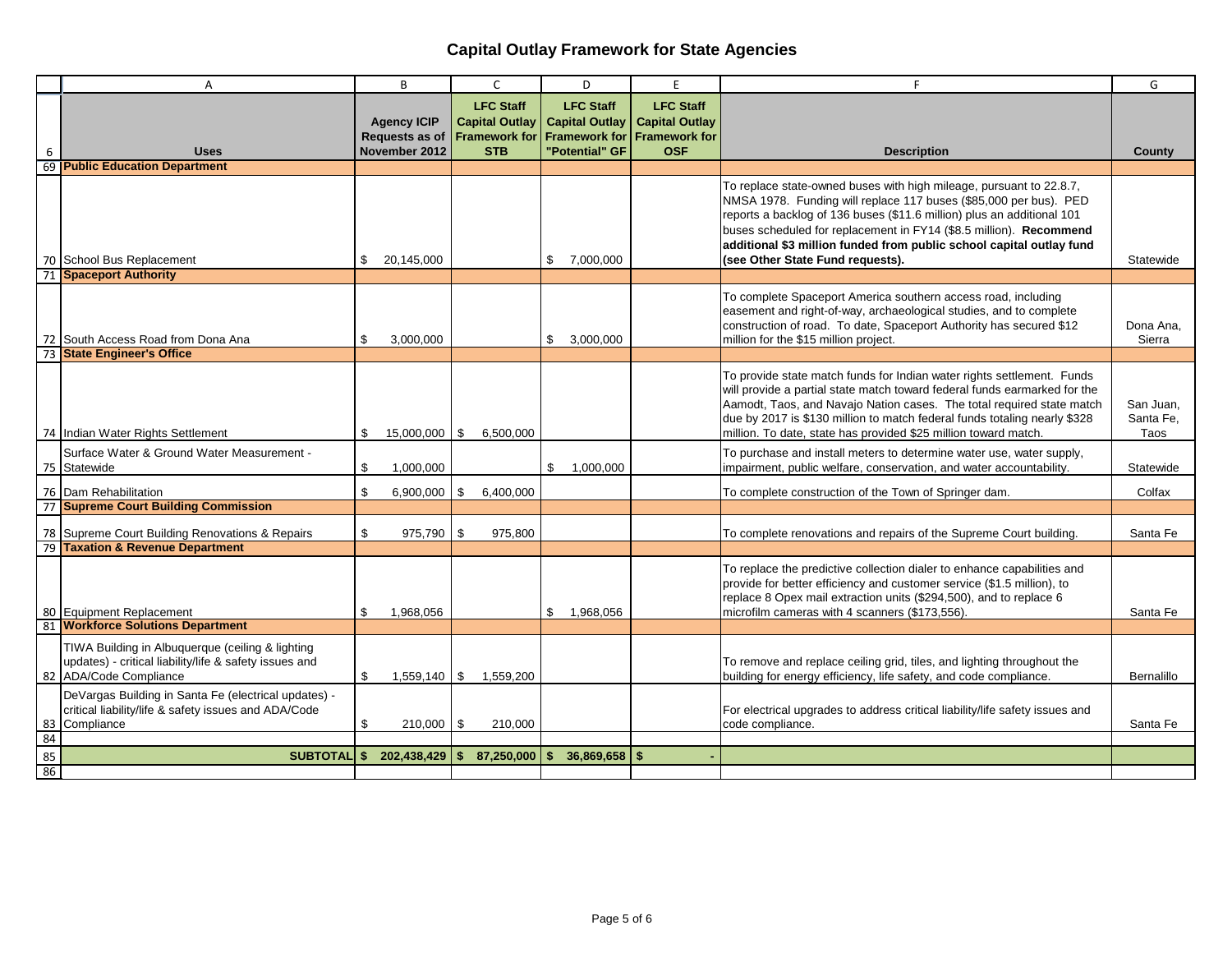|          | A                                                                                                     |               | B                                                     | C                                                                               | D                                                                                   | E                                                                               | F                                                                                                                                                                                                                                                                                                                                                                                                                                                                                                                | G         |
|----------|-------------------------------------------------------------------------------------------------------|---------------|-------------------------------------------------------|---------------------------------------------------------------------------------|-------------------------------------------------------------------------------------|---------------------------------------------------------------------------------|------------------------------------------------------------------------------------------------------------------------------------------------------------------------------------------------------------------------------------------------------------------------------------------------------------------------------------------------------------------------------------------------------------------------------------------------------------------------------------------------------------------|-----------|
| 6        | <b>Uses</b>                                                                                           |               | <b>Agency ICIP</b><br>Requests as of<br>November 2012 | <b>LFC Staff</b><br><b>Capital Outlay</b><br><b>Framework for</b><br><b>STB</b> | <b>LFC Staff</b><br><b>Capital Outlay</b><br><b>Framework for</b><br>"Potential" GF | <b>LFC Staff</b><br><b>Capital Outlay</b><br><b>Framework for</b><br><b>OSF</b> | <b>Description</b>                                                                                                                                                                                                                                                                                                                                                                                                                                                                                               | County    |
| 87       | <b>Other State Fund Requests</b>                                                                      |               |                                                       |                                                                                 |                                                                                     |                                                                                 |                                                                                                                                                                                                                                                                                                                                                                                                                                                                                                                  |           |
| 88       | Commission of Public Lands (Electrical Upgrades) -<br><b>State Land Office Maintenance Fund</b>       | \$            | 375,000                                               |                                                                                 |                                                                                     | \$<br>375,000 panels.                                                           | To replace obsolete electric panels in building with modern electric                                                                                                                                                                                                                                                                                                                                                                                                                                             | Santa Fe  |
| 89       | Commission of Public Lands (Morgan Hall Renovation)<br>- State Land Office Maintenance Fund           | \$            | 90,000                                                |                                                                                 |                                                                                     | \$                                                                              | To plan and design the renovation of Morgan hall to include removing<br>theater type seating, leveling floor, replacing the dated public address<br>90,000 system, and upgrading the video and technology of the hall.                                                                                                                                                                                                                                                                                           | Santa Fe  |
| 90       | Commission of Public Lands (Front Entry & Security<br>Upgrades) - State Land Office Maintenance Fund  | \$            | 105,000                                               |                                                                                 |                                                                                     | \$                                                                              | For replacement of exterior entry flooring, and for a front entry enclosure<br>105,000 to include security door with card access and security cameras.                                                                                                                                                                                                                                                                                                                                                           | Santa Fe  |
| 91       | New Mexico Environment Department (Clean Water<br>Act) - Public Project Revolving Fund                | \$            | 1,400,000                                             |                                                                                 |                                                                                     | \$                                                                              | Recommend funding from public project revolving loan fund to provide<br>a 20 percent match to generate federal funds totaling \$7 million for<br>implementation of the Wastewater Facility Construction Loan Act as<br>1,400,000 required by the terms of any federal grant under the Clean Water Act.                                                                                                                                                                                                           | Statewide |
|          | 92 Game & Fish Department - Game Protection Fund                                                      | \$            | 7,225,000                                             |                                                                                 |                                                                                     | \$<br>7,225,000                                                                 | To replace pipeline at Seven Springs Hatchery, for warehouse and<br>headquarters consolidation, for design and specifications for construction<br>of Bear Canyon dam, for Rock Lake Hatchery construction, to purchase<br>NW area office in Albuquerque, for alternative energy assessment, and<br>statewide facility renovations. (Per agency federal funding is secured.)                                                                                                                                      | Statewide |
| 93       | Game & Fish Department - Bond Interest Retirement<br><b>IFund</b>                                     | $\mathfrak s$ | 1,475,000                                             |                                                                                 |                                                                                     | \$<br>1,475,000                                                                 | For design and specifications for construction of Bear Canyon dam, to<br>replace pipeline at Seven Springs Hatchery, for Rock Lake Hatchery<br>construction, for statewide facility renovations, and wildlife management<br>area improvements. (Per agency federal funding is secured.)                                                                                                                                                                                                                          | Statewide |
|          | Game & Fish Department - Habitat Management<br>94 <b>Fund</b>                                         | \$            | 900,000                                               |                                                                                 |                                                                                     | \$<br>900,000                                                                   | For design and specifications for construction of Bear Canyon dam, to<br>replace pipeline at Seven Springs Hatchery, and wildlife management<br>area improvements. (Per agency federal funding is secured.)                                                                                                                                                                                                                                                                                                      | Statewide |
|          | 95   Miners Colfax Medical Center - Miners' Trust Fund                                                | \$            | 3,200,000                                             |                                                                                 |                                                                                     | \$<br>3,200,000                                                                 | To plan, design, and construct an outpatient clinic for residents of Colfax<br>county. The facility will be located adjacent to the new hospital to serve<br>Colfax County rural population of over 13,000; a clinic separate from the<br>hospital is required to qualify for federal reimbursement.                                                                                                                                                                                                             | Colfax    |
|          | <b>Public Education Department - School Bus</b><br>96 Replacement - Public School Capital Outlay Fund | \$            | 20,145,000                                            |                                                                                 |                                                                                     | \$                                                                              | Recommend funding from public school capital outlay fund to replace<br>state-owned buses with high mileage, pursuant to 22.8.7, NMSA 1978,<br>contingent on approval by Public School Capital Outlay Council. Funding<br>will replace 117 buses (\$85,000 per bus). PED reports a backlog of 136<br>buses (\$11.6 million) plus an additional 101 buses scheduled for<br>replacement in FY14 (\$8.5 million). Recommend additional \$7 million<br>3,000,000 from general fund (see Public Education Department). | Statewide |
| 97       | Prekindergarten Classroom Renovation or<br>Construction - Public School Capital Outlay Fund           | \$            | 2,500,000                                             |                                                                                 |                                                                                     | \$<br>2,500,000                                                                 | Recommend funding from public school capital outlay fund to renovate<br>or construct public school prekindergarten classrooms, contingent on<br>approval by Public School Capital Outlay Council.                                                                                                                                                                                                                                                                                                                | Statewide |
| 98<br>99 | <b>TOTAL Other State Funds (OSF) \$</b>                                                               |               | 37,415,000                                            | $\mathbf{s}$                                                                    | $\mathbf{s}$                                                                        | \$20,270,000                                                                    |                                                                                                                                                                                                                                                                                                                                                                                                                                                                                                                  |           |
| 100      |                                                                                                       |               |                                                       |                                                                                 |                                                                                     |                                                                                 |                                                                                                                                                                                                                                                                                                                                                                                                                                                                                                                  |           |
| 101      | TOTAL ALL FUNDS \$ 239,853,429 \$ 87,250,000 \$ 36,869,658 \$ 20,270,000                              |               |                                                       |                                                                                 |                                                                                     |                                                                                 |                                                                                                                                                                                                                                                                                                                                                                                                                                                                                                                  |           |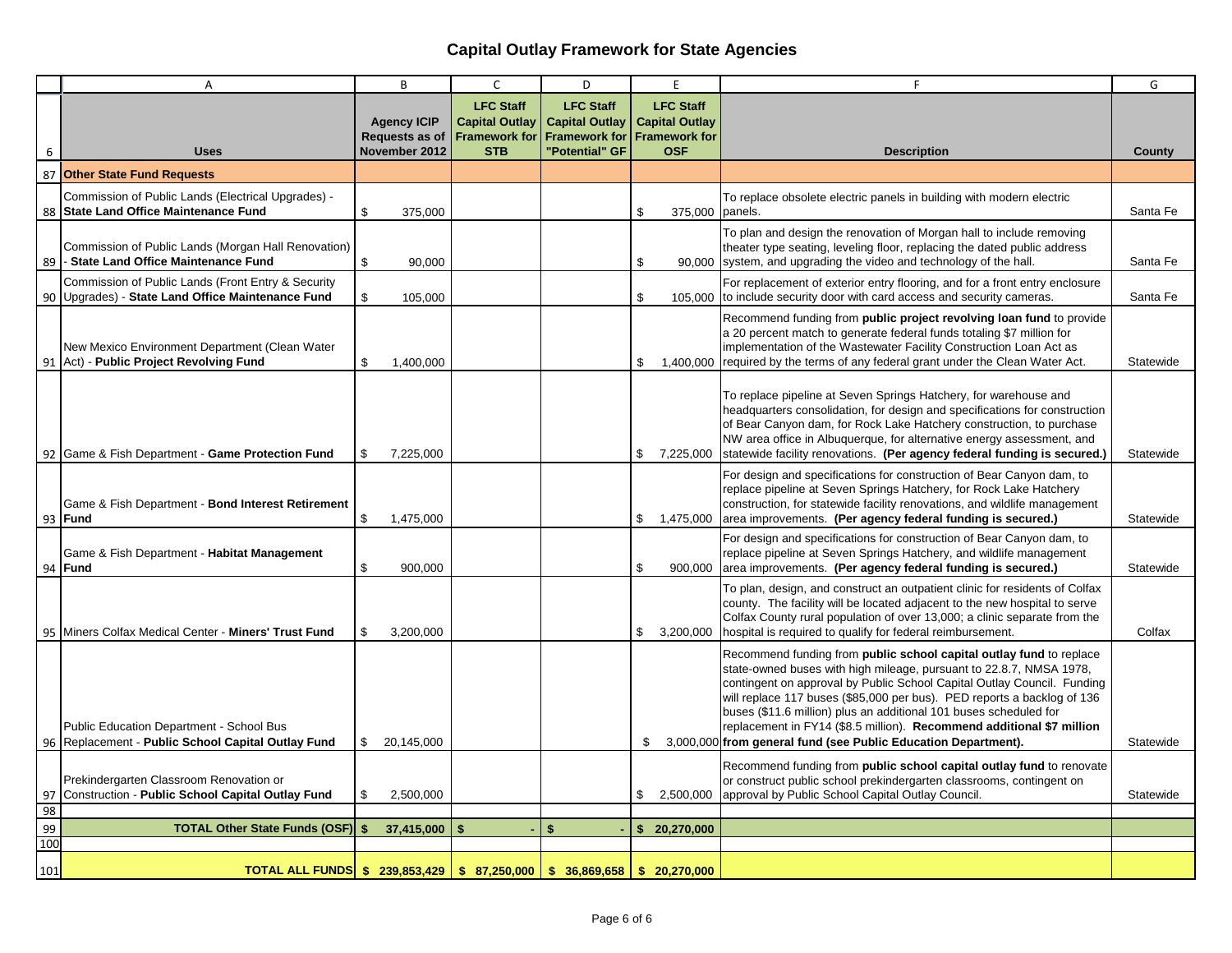# **Capital Outlay Framework for Special Schools and Higher Education**

|                | Α                                                                                                                                                                   |    | B                               | $\mathsf{C}$                                               | D                                         | E                                                                 |    | F                                                                 | G                                                                                                                                                                                                                                                                                                                                                            | H          |
|----------------|---------------------------------------------------------------------------------------------------------------------------------------------------------------------|----|---------------------------------|------------------------------------------------------------|-------------------------------------------|-------------------------------------------------------------------|----|-------------------------------------------------------------------|--------------------------------------------------------------------------------------------------------------------------------------------------------------------------------------------------------------------------------------------------------------------------------------------------------------------------------------------------------------|------------|
|                |                                                                                                                                                                     |    | Higher<br><b>Education ICIP</b> | <b>HED</b><br>Requests as of Recommendations Framework for | <b>LFC Staff</b><br><b>Capital Outlay</b> | <b>LFC Staff</b><br><b>Capital Outlay</b><br><b>Framework for</b> |    | <b>LFC Staff</b><br><b>Capital Outlay</b><br><b>Framework for</b> |                                                                                                                                                                                                                                                                                                                                                              |            |
| 1              | <b>Uses</b>                                                                                                                                                         |    | November 2012                   | (November 2012)                                            | <b>STB</b>                                | "Potential" GF                                                    |    | <b>OSF</b>                                                        | <b>Description</b>                                                                                                                                                                                                                                                                                                                                           | County     |
| $\overline{2}$ | <b>SPECIAL SCHOOLS</b>                                                                                                                                              |    |                                 |                                                            |                                           |                                                                   |    |                                                                   |                                                                                                                                                                                                                                                                                                                                                              |            |
| 3              | New Mexico School for the Deaf                                                                                                                                      |    |                                 |                                                            |                                           |                                                                   |    |                                                                   |                                                                                                                                                                                                                                                                                                                                                              |            |
| 4              | Infrastructure/Deficiencies/Renovations                                                                                                                             | \$ | $7,000,000$ \ \$                | 4,000,000                                                  |                                           |                                                                   | \$ | 7,000,000                                                         | To plan, design, renovate, purchase, and install<br>infrastructure improvements throughout campus.<br>(Recommend funding from Public School Capital<br>Outlay Fund).                                                                                                                                                                                         | Santa Fe   |
| 5<br>6         | Consolidation of School Museum with Library &<br>Remodel Dillon Hall Basement for Outreach and<br>Early Intervention<br>New Mexico School for the Visually Impaired | \$ | 1,870,000                       |                                                            |                                           |                                                                   | \$ |                                                                   | To plan, design, and consolidate school museum<br>and library (\$860,440), and remodel basement of<br>Dillon hall for use by Outreach and Early<br>Intervention programs (\$1,009,560). (Combining the<br>museum and library allows for consideration under<br>adequacy standards). (Recommend funding from<br>1,000,000 Public School Capital Outlay Fund). | Santa Fe   |
| $\overline{7}$ | Health, Safety and Accessibility Renovation Project<br>- Watkins Education Center                                                                                   | \$ | 5,594,686                       | \$<br>3,000,000                                            |                                           |                                                                   | \$ | 5,500,000                                                         | To plan, design, renovate, and equip the existing<br>Watkins Education Center building, and demolish<br>the San Andres Building. (Recommend funding<br>from Public School Capital Outlay Fund).                                                                                                                                                              | Otero      |
| 8              | Critical Infrastructure Site Improvements                                                                                                                           | \$ | 2,972,360                       |                                                            |                                           |                                                                   | \$ |                                                                   | To plan, design, and construct phase 1 and to make<br>site improvements for utilities and infrastructure.<br>(Recommend funding from Public School Capital<br>2,900,000 Outlay Fund).                                                                                                                                                                        | Otero      |
| 9              | Health Services and Jack Hall Building<br>Renovations                                                                                                               |    | 837,519                         |                                                            |                                           |                                                                   | S  |                                                                   | For renovations and relocation of Health services<br>building to Jack Hall building to be closer to<br>elementary level classrooms and for renovations<br>needed to move library to current Health Services<br>building. (Recommend funding from Public<br>838,000 School Capital Outlay Fund).                                                              | Otero      |
|                | 10 New Mexico Military Institute                                                                                                                                    |    |                                 |                                                            |                                           |                                                                   |    |                                                                   |                                                                                                                                                                                                                                                                                                                                                              |            |
| 11             | <b>Boiler/Chiller Replacement</b>                                                                                                                                   | \$ | $1,170,000$ \ \$                | 1,250,000                                                  |                                           | \$1,170,000                                                       |    |                                                                   | For design, development, demolition, replacement,<br>and equipment of existing main-line boilers and<br>chillers throughout campus.                                                                                                                                                                                                                          | Chaves     |
| 12             | <b>FOUR-YEAR INSTITUTIONS</b>                                                                                                                                       |    |                                 |                                                            |                                           |                                                                   |    |                                                                   |                                                                                                                                                                                                                                                                                                                                                              |            |
|                | 13 Eastern New Mexico University (ENMU) - Main                                                                                                                      |    |                                 |                                                            |                                           |                                                                   |    |                                                                   |                                                                                                                                                                                                                                                                                                                                                              |            |
| 14             | Jack Williamson Renovation                                                                                                                                          | S. | $5,000,000$ \$                  |                                                            | $5,000,000$ \$ $5,000,000$                |                                                                   |    |                                                                   | To complete renovation of the Jack Williamson<br>Liberal Arts building. (Project cost \$14.3 million; \$9<br>million in 2012 GOB).                                                                                                                                                                                                                           | Roosevelt  |
|                | 15 New Mexico Highlands University (NMHU)                                                                                                                           |    |                                 |                                                            |                                           |                                                                   |    |                                                                   |                                                                                                                                                                                                                                                                                                                                                              |            |
| 16             | Trolley Building and Infrastructure<br><b>New Mexico Institute of Mining &amp; Technology</b>                                                                       | \$ | 18,478,000 \$                   |                                                            | $4,000,000$ \$ 2,300,000                  |                                                                   |    |                                                                   | To plan, design, construct, renovate, and equip<br>improvements to infrastructure. (\$6 million in 2012<br>GOB).                                                                                                                                                                                                                                             | San Miguel |
|                | 17 (NMIMT)                                                                                                                                                          |    |                                 |                                                            |                                           |                                                                   |    |                                                                   |                                                                                                                                                                                                                                                                                                                                                              |            |
| 18             | Geology Facility Additional Funding                                                                                                                                 | \$ | $6,000,000$ \$                  |                                                            | $6,000,000$ \$ 6,000,000                  |                                                                   |    |                                                                   | To complete plan, design, construction, equipping,<br>and furnishing a new geology facility. (Project cost<br>\$24 million; \$18 million in 2012 GOB).                                                                                                                                                                                                       | Socorro    |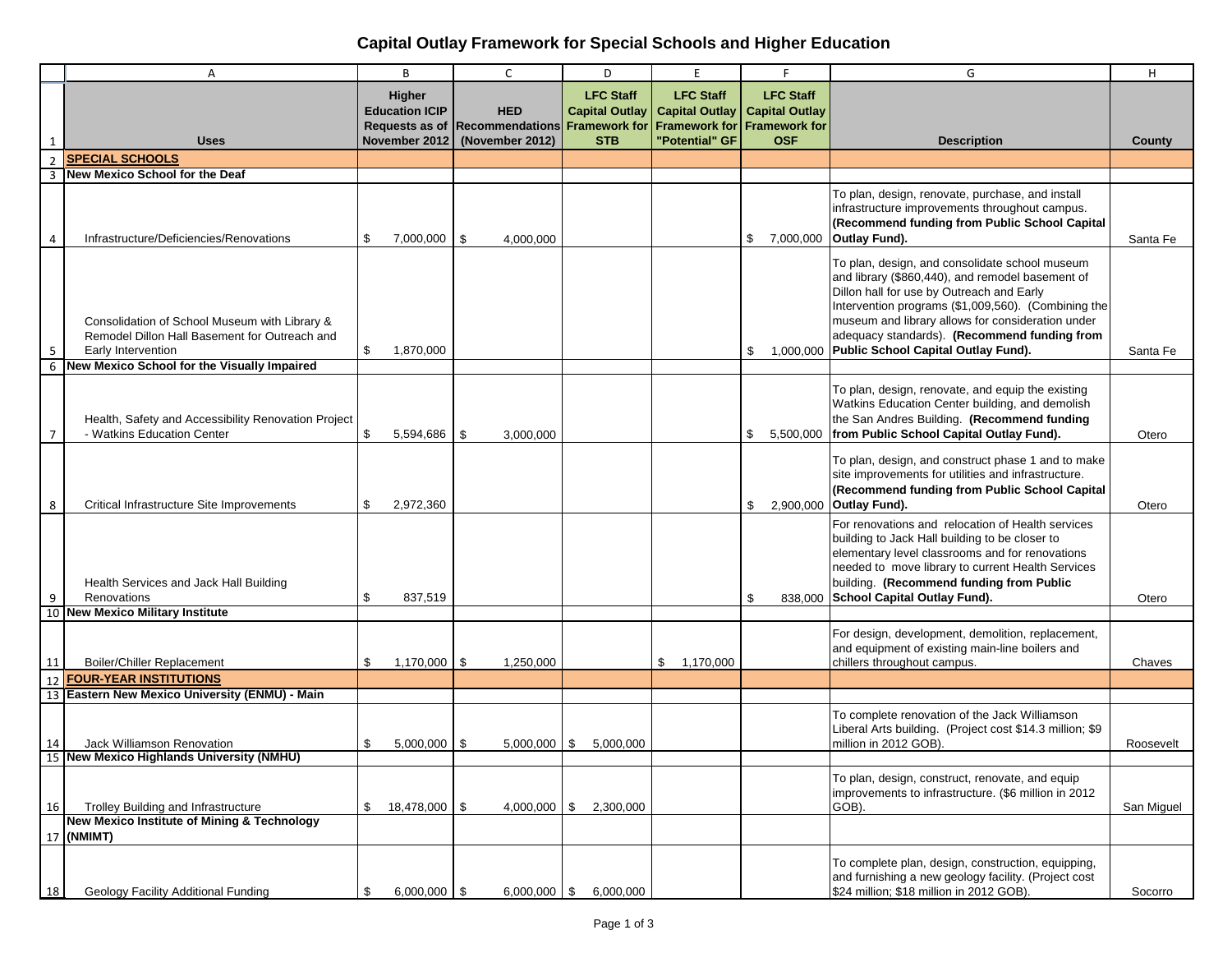# **Capital Outlay Framework for Special Schools and Higher Education**

|                       | A                                                                                    | B                               | $\mathsf{C}$                                               | D                                         | E                                                                 | F.                                                                | G                                                                                                                                                                                                                                                                                                                                                                                               | H                    |
|-----------------------|--------------------------------------------------------------------------------------|---------------------------------|------------------------------------------------------------|-------------------------------------------|-------------------------------------------------------------------|-------------------------------------------------------------------|-------------------------------------------------------------------------------------------------------------------------------------------------------------------------------------------------------------------------------------------------------------------------------------------------------------------------------------------------------------------------------------------------|----------------------|
|                       |                                                                                      | Higher<br><b>Education ICIP</b> | <b>HED</b><br>Requests as of Recommendations Framework for | <b>LFC Staff</b><br><b>Capital Outlay</b> | <b>LFC Staff</b><br><b>Capital Outlay</b><br><b>Framework for</b> | <b>LFC Staff</b><br><b>Capital Outlay</b><br><b>Framework for</b> |                                                                                                                                                                                                                                                                                                                                                                                                 |                      |
| $\mathbf{1}$          | <b>Uses</b>                                                                          | November 2012                   | (November 2012)                                            | <b>STB</b>                                | "Potential" GF                                                    | <b>OSF</b>                                                        | <b>Description</b>                                                                                                                                                                                                                                                                                                                                                                              | County               |
|                       | New Mexico State University (NMSU) - Main                                            |                                 |                                                            |                                           |                                                                   |                                                                   |                                                                                                                                                                                                                                                                                                                                                                                                 |                      |
| 19                    | <b>Campus &amp; Off-Site</b>                                                         |                                 |                                                            |                                           |                                                                   |                                                                   |                                                                                                                                                                                                                                                                                                                                                                                                 |                      |
| 20                    | Campus Infrastructure Upgrades and Replacement                                       | $\mathfrak s$<br>12,175,000     | - \$<br>9,000,000                                          | \$4,000,000                               |                                                                   |                                                                   | To complete additions and infrastructure<br>improvements of Hardman and Jacobs halls,<br>planning and other infrastructure upgrades, including<br>\$250,000 for plan, design, site preparation, utility<br>infrastructure, and new construction or purchase and<br>installation of modular units for dormitory facilities at<br>the Southwest Center for Rangeland Sustainability in<br>Corona. | Dona Ana,<br>Lincoln |
|                       | University of New Mexico (UNM) - Main Campus &<br>21 Off-Site                        |                                 |                                                            |                                           |                                                                   |                                                                   |                                                                                                                                                                                                                                                                                                                                                                                                 |                      |
| 22                    | Science & Math Learning Center - Phase 2<br>23 UNM - Health Sciences Center (HSC)    | \$<br>6,000,000                 | -\$<br>6,000,000                                           | \$<br>6,000,000                           |                                                                   |                                                                   | To complete phase 2 of the science and math<br>center.                                                                                                                                                                                                                                                                                                                                          | Bernalillo           |
|                       |                                                                                      |                                 |                                                            |                                           |                                                                   |                                                                   |                                                                                                                                                                                                                                                                                                                                                                                                 |                      |
| 24<br>$\overline{25}$ | HSC Education Building - Phase 3<br><b>Western New Mexico University (WNMU)</b>      | \$<br>$29,750,000$   \$         | 2,000,000                                                  |                                           | 2,000,000<br>\$.                                                  |                                                                   | To plan, design, and programming for phase 3 of the<br>Health Sciences Center Education building. Phase<br>3 is critical to the educational mission of the center.                                                                                                                                                                                                                              | Bernalillo           |
|                       |                                                                                      |                                 |                                                            |                                           |                                                                   |                                                                   |                                                                                                                                                                                                                                                                                                                                                                                                 |                      |
| 26                    | Light Hall Renovation and Infrastructure                                             | \$<br>$11,940,159$ \$           |                                                            | $4,000,000$   \$ 2,500,000                |                                                                   |                                                                   | For infrastructure improvements, and to plan,<br>design, development, construction, renovation,<br>equipping, and landscaping of Light Hall.                                                                                                                                                                                                                                                    | Grant                |
| 27                    | <b>BRANCH COLLEGES</b>                                                               |                                 |                                                            |                                           |                                                                   |                                                                   |                                                                                                                                                                                                                                                                                                                                                                                                 |                      |
| 28                    | <b>NMSU - Grants</b>                                                                 |                                 |                                                            |                                           |                                                                   |                                                                   |                                                                                                                                                                                                                                                                                                                                                                                                 |                      |
| 29                    | Campus Infrastructure Upgrades and Replacement<br>(Martinez Hall)<br>30 UNM - Gallup | \$<br>1,984,000                 |                                                            | \$<br>700,000                             |                                                                   |                                                                   | To plan, design, renovate, and equip critical health<br>and safety infrastructure improvements.                                                                                                                                                                                                                                                                                                 | Cibola               |
|                       |                                                                                      |                                 |                                                            |                                           |                                                                   |                                                                   |                                                                                                                                                                                                                                                                                                                                                                                                 |                      |
| 31                    | Phase 2 Campus Utility Infrastructure & Fire<br><b>Suppression System</b>            | \$<br>1,760,000                 |                                                            |                                           | \$<br>1,500,000                                                   |                                                                   | To upgrade and repair utility infrastructure upgrades<br>and fire suppression to address fire code<br>compliance and safety issues.                                                                                                                                                                                                                                                             | McKinley             |
|                       | $32$ UNM - Taos                                                                      |                                 |                                                            |                                           |                                                                   |                                                                   |                                                                                                                                                                                                                                                                                                                                                                                                 |                      |
| 33                    | Core Student Success Center                                                          | 3,758,400<br>\$                 |                                                            | 1,500,000<br>\$                           |                                                                   |                                                                   | To complete construction of core student success<br>center. (Funds will eliminate annual lease costs for<br>facility off campus).                                                                                                                                                                                                                                                               | Taos                 |
| 34                    | <b>INDEPENDENT INSTITUTIONS</b>                                                      |                                 |                                                            |                                           |                                                                   |                                                                   |                                                                                                                                                                                                                                                                                                                                                                                                 |                      |
| $\overline{35}$       | <b>Central New Mexico Community College</b>                                          |                                 |                                                            |                                           |                                                                   |                                                                   |                                                                                                                                                                                                                                                                                                                                                                                                 |                      |
| 36                    | Technology/Health & Wellness Loop                                                    | \$<br>3,496,245                 |                                                            | \$<br>2.000.000                           |                                                                   |                                                                   | To plan, design, and construct critically needed fiber<br>optic loop throughout the main campus to connect<br>technological services for all buildings to allow for<br>more efficient communication; underground site<br>work must be done before other surface<br>improvements can be completed. (Funding does not<br>include health and wellness surface loop).                               | Bernalillo           |